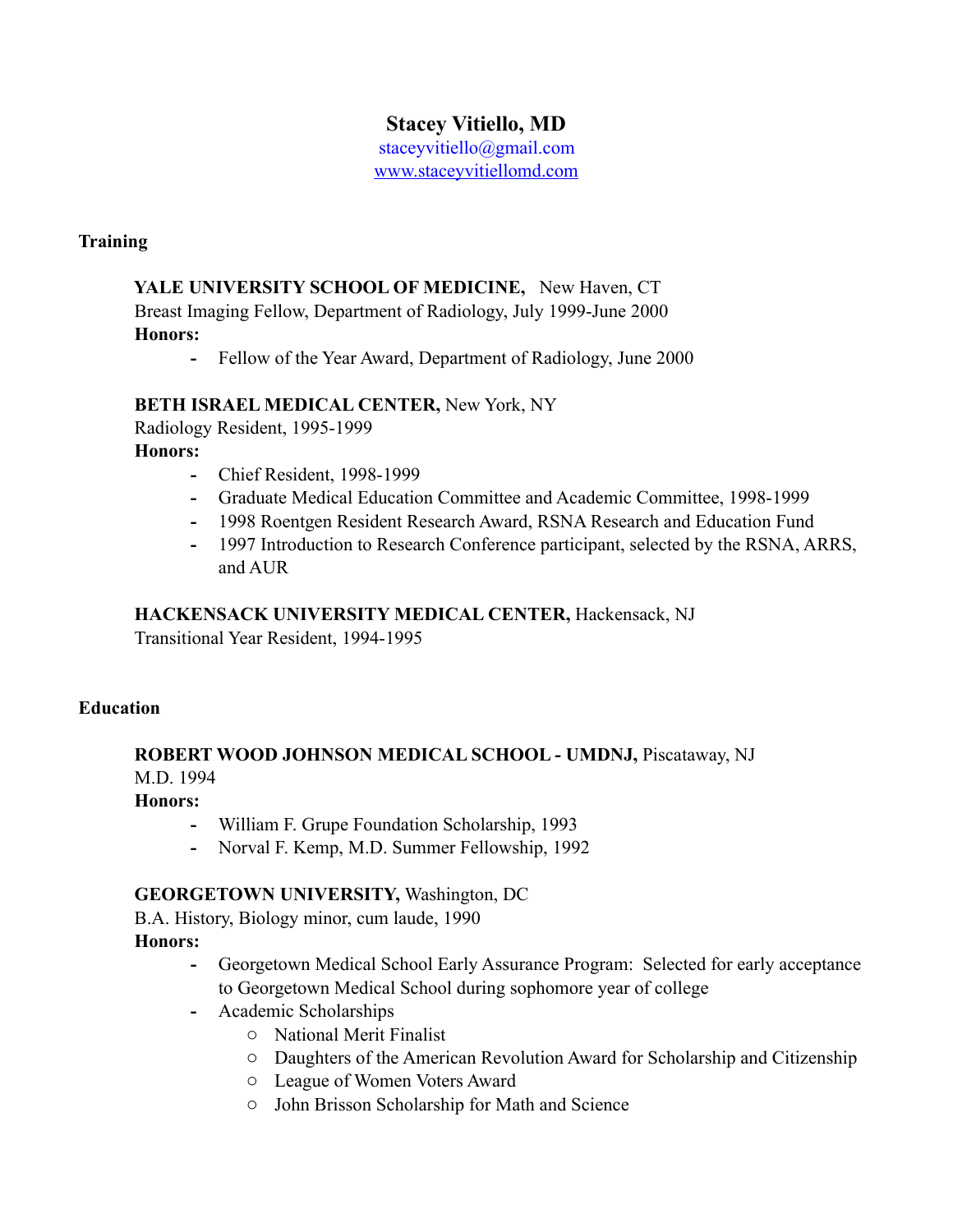### **Experience**

**MONTCLAIR BREAST CENTER,** [www.montclairbreastcenter.com](http://www.montclairbreastcenter.com), 37 N. Fullerton Avenue, Montclair, NJ 07042. Breast Imaging and Biopsy Specialist, July 2011- present.

 **REGIONAL RADIOLOGY,** 4849 Arthur Kill Road, Staten Island, NY 10309. Breast Imaging and Biopsy Specialist, April 2007- June 2011.

**MURRAY HILL RADIOLOGY AND MAMMOGRAPHY,** 650 First Avenue, New York, NY 10016. Breast Imaging and Biopsy Specialist, April 2002- April 2007.

**NORTHWEST RADIOLOGY ASSOCIATES,** St. Clare's Hospital – Dover campus, 400 West Blackwell Street, Dover, NJ 07801, and Denville campus, 25 Pocono Road, Denville, NJ 07834. General Radiology and Breast Imaging, July 2000-April 2002.

**YALE - NEW HAVEN HOSPITAL, ATTENDING STAFF** Emergency Department attending radiologist at Yale-New Haven Hospital, 1999-2000.

#### **Publications**

Baskin B, Hadar O, Tashman S, Vitiello S, Zalasin S, "Sonographic Diagnosis of Breast Cancer," in *Breast Cancer, 2nd Edition,* D Roses, 2005, Elsevier Inc.

#### **Presentations**

- **- New City Kids Teen Program, Jersey City, NJ,** November 2010, "Careers in Medicine: Radiology"
- **Richmond University Medical Center, Medical Oncology Tumor Board,** April 2007, "Breast MRI 2007"
- **- New York University, Department of OB/GYN, Grand Rounds,** November 2005, "Breast Imaging and MRI 2005"
- **- Nassau County OB/GYN Society Meeting,** March 2005, "Update on Breast Imaging"
- **- St. Clare's Women's Health Day,** April 2002, "Breast Health"
- **- St. Clare's Hospital, Department of OB/GYN, Grand Rounds,** September 2001, "Digital Mammography"
- **- St. Clare's Hospital, Department of Medicine, Grand Rounds,** November 2000, "Breast Imaging and Biopsy 2000"
- **-** Stacey Vitiello MD, Liane Philpotts MD, Irena Tocino MD, Laura Horvath MD, Carol Lee MD, "Understanding of BI-RADS among referring clinicians: Do they get it?" Abstract presented at the May 2000 ARRS meeting in Washington, DC.